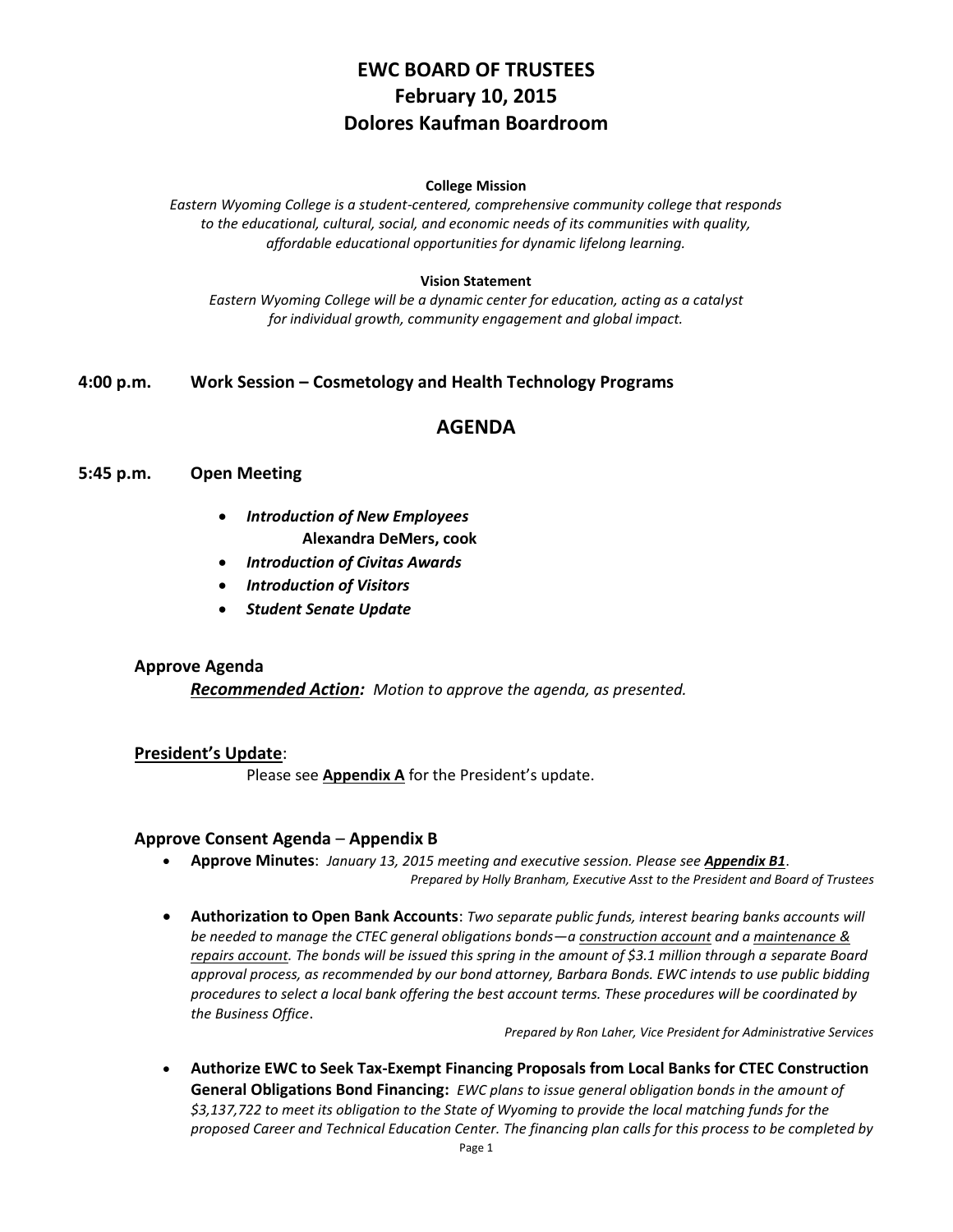*March 2015. However, the sale of the bonds will be timed around the advice of bond counsel and the need to have the funds on hand to pay construction costs. Therefore, we may delay the sale until this summer. A prerequisite to the sale is to identify the terms that local lenders are willing to offer based on market conditions and EWC is committed to using an open RFP process to determine the best terms available, and knowing these terms will certainly help us plan the timing of the sale. The desired repayment period for the financing is 15 1/2 years. The target interest rate is 4.5% or less. This general obligations bond issue was approved during the last general election. Barbara Bonds will provide the associated legal services to certify the qualified tax-exempt status of this private-placement bond issue. Valid proposals would be summarized for further Board action at an appropriate regular meeting in the future.*

*Prepared by Mr. Ron Laher, Vice President for Administrative Services*

 **Ratify Lancer Hall Change Order #6**: *A change order for the Lancer Hall Additions was recently processed as detailed in Appendix B5. The net contract add for this change order is estimated to be \$2,024. The roof trusses were designed without the necessary blocking to affix traditional insulation batts in the attics, which gave us an opportunity to revisit insulation systems available and upgrade to foam insulation. We recommend board ratification of this administration-approved change order.*

*Prepared by Mr. Ron Laher, Vice President for Administrative Services*

 **Ratify Plan1 Architects AIA Professional Services Agreement for the ATEC:** *Per the Board of Trustees approval granted in December, we have negotiated a suitable contract with Plan1 Architects. The contract will include all details as first proposed by EWC plus the inclusion of Benchmark of Torrington as the civil engineer for the project, plus building commissioning by Cator, Ruma & Associates, \$22,655 and a \$10,000 deduction in Plan1's original fee proposal for a total contract cost of \$497,655. We believe this is a fair and equitable price for the proposed work and ask that the Board of Trustees ratify our decision to enter into a contract with Plan1 Architects.*

*Submitted by Mr. Clyde Woods, Director for Procurement and Contracts*

*Trustees, please feel free to contact Dr. Patterson prior to the board meeting regarding any questions you may have concerning the consent agenda.*

*Recommended Action: Motion to approve the consent agenda, as presented.*

# **Action Items**

#### **Approve Financial Report**

Please see **Appendix C** for the written financial report and the construction projects update.

*Prepared by Mr. Ron Laher, Vice President for Administrative Services*

## *Recommended Action: Motion to approve the financial report, as presented.*

#### **Approve Proposed Administrative Rule 6.0.4 Awards, Gifts, and Prizes**

This proposed administrative rule complements our existing purchasing policy and administrative rules by imposing special procedures, setting limits, and defining relevant IRS withholding and reporting requirements for budget managers related to the use of awards, gifts, and prizes with respect to college operations. Having this guidance available within our policy collection will benefit EWC by providing written authority to follow and formal standards by which we may be measured and held accountable. The proposed administrative rule can be found in **Appendix D**.

*Prepared by Mr. Ron Laher, Vice President for Administrative Services*

*Recommended Action: Motion to approve new Administrative Rule 6.0.4 Awards, Gifts, and Prizes, as presented.*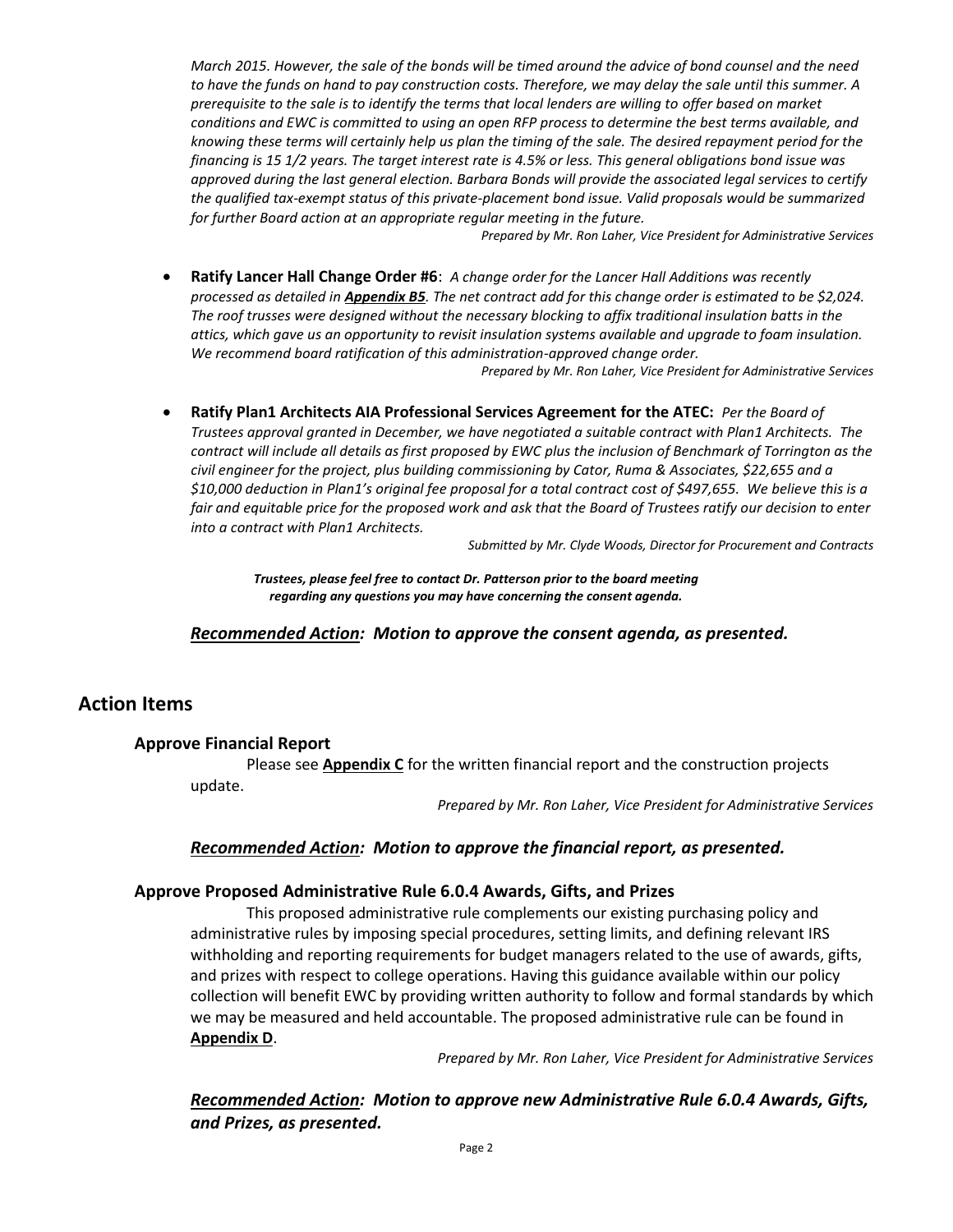## **Approve Adding Vital Initiative 2.6 to Strategic Direction 2**

Eastern Wyoming College must develop a quality initiative for the Open Pathways accreditation cycle we are in with the Higher Learning Commission. We are planning on applying for admission to the Academy for Student Persistence and Completion which is offered by the HLC. One of the requirements in the application is that the College specifically reference its strategic plan to show that efforts to improve persistence and retention are listed as a priority or vital initiative. The suggestion to add vital initiative 2.6 speaks to that requirement. Please see **Appendix E**.

*Prepared by Dr. Dee Ludwig, Vice President for Learning*

# *Recommended Action: Motion to approve adding vital initiative 2.6* **- Strengthen student retention and persistence efforts by analyzing data and developing effective initiatives** *to Strategic Direction 2, as presented.*

# **INFORMATION ITEMS**

## **Staff Alliance Update**:

Mr. Woods will provide an update at the meeting.

*Prepared by Mr. Clyde Woods, Staff Alliance Chair*

## **Student Services Update**:

Please see **Appendix F** for the Student Services update.

*Prepared by Dr. Rex Cogdill, Vice President for Student Services*

### **Faculty Senate Update**:

President Ray DeWitt attended the leadership meeting held on the 26<sup>th</sup> and found the meeting to be very informative and enlightening. The Faculty Senators also met this month and discussed several issues and put the final polishing touches on our constitution. We hope to have a full faculty vote on Tuesday the  $11<sup>th</sup>$  during the faculty meeting for final ratification. We are closely following a couple bills in the Wyoming Legislature which are of concern.

Heidi Edmunds attended the Wyoming Community College Commission meeting last Friday representing the State Faculty Alliance.

*Prepared by Mr. Ray Dewitt, Faculty Senate President*

#### **Human Resources Update**:

The Human Resources Directors from all the Community Colleges met in Casper to discuss the salary study with Tom Gallagher of the Wyoming Research and Planning Office. We are moving forward with the survey. We also discussed the new IRS forms that will be required for the Affordable Care Act. Also talked about staffing needs. EWC is currently advertising for a Vice President of Academic Services and an Education Instructor. These close later this month. Evaluations are being completed, reviewed and filed. Working with Ron Laher on salary data for the upcoming budget.

*Prepared by Mr. Stuart Nelson, Director of Human Resources*

#### **Learning Update**:

Please see **Appendix G** for the Learning update.

*Prepared by Dr. Dee Ludwig, Vice President for Learning*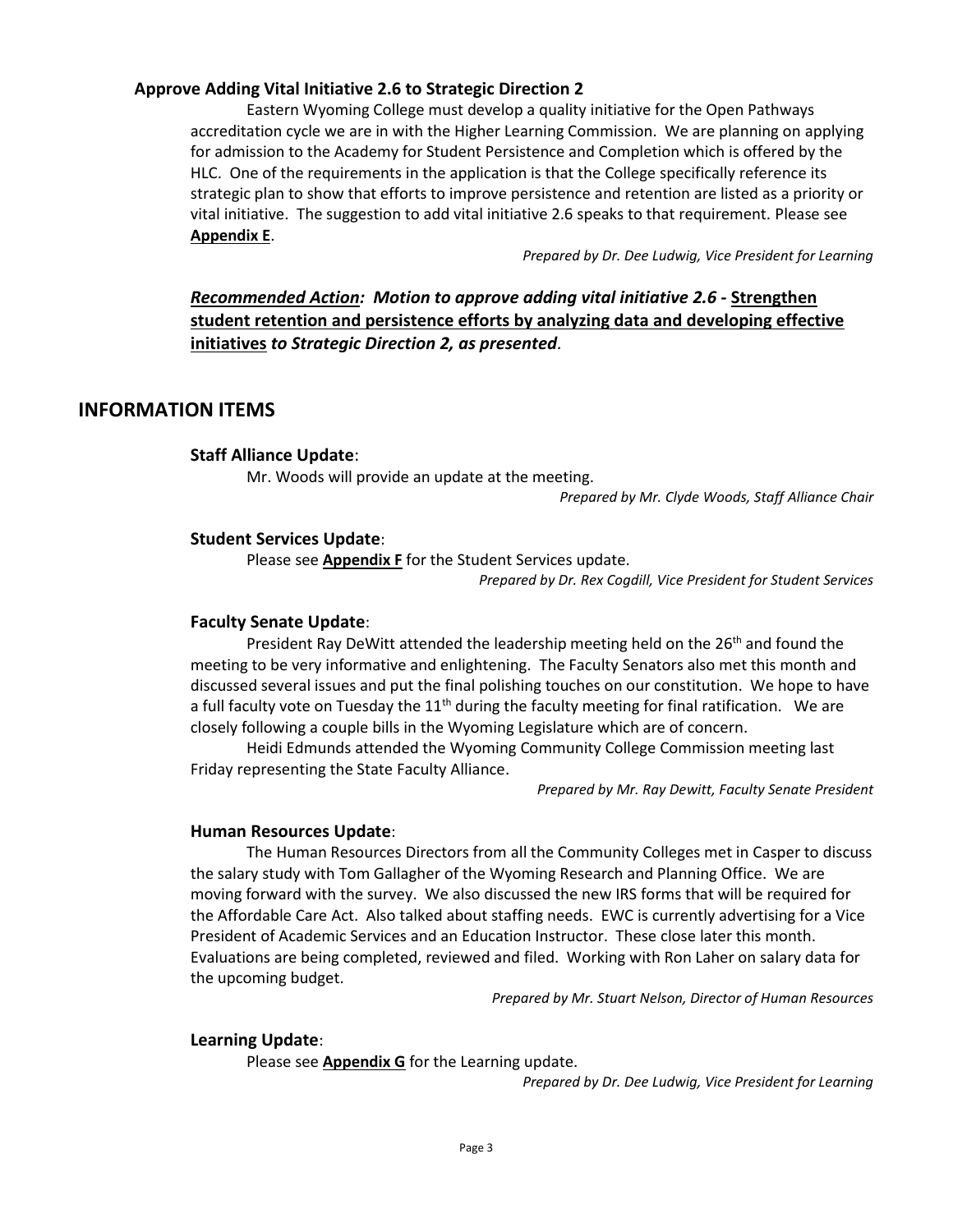o **Day One Spring 2015 On-Campus Enrollment Report**: The Spring 2015 enrollment data for the first day of classes showed a 6.2% decrease in the total number of students enrolled in on-campus courses compared to Spring 2014. Full-time headcount is down 41 students, and part-time enrollment showed an increase of 2 students. Full-time enrollment was 29 students below the five-year average, and part-time was 13 students below the five-year average. Total enrollment is 42 students below the five-year average. The On-Campus Day 1 full-time equivalency (FTE) showed a decrease of 9.3% or 55.37 FTE compared to Spring 2014. The FTE was 46.91 below the five-year average. Please see **Appendix H** for details of the report.

*Prepared by Ms. Kimberly Russell, Director of Institutional Research*

- o **Day Ten Spring 2015 Enrollment Report**: The on-campus 10 day enrollment data showed a decrease of 7.5% in the total number of students enrolled comparing Spring 2014 to Spring 2015. Full-time headcount decreased by 39 students while part-time headcount decreased by 10 students. Spring 2015 full-time is 27 students below the five-year average. Part-time enrollment is 36 students below the five-year average. Total enrollment is 63 students below the five-year average. The on-campus 10 day FTE showed a decrease of 53.54 FTE compared to Spring 2014. Spring 2015 on-campus FTE is 43.06 FTE below the five-year average. The off-campus 10 day FTE showed a decrease of 4.25 FTE compared to Spring 2014. Please see **Appendix I** for details of the report. *Prepared by Ms. Kimberly Russell, Director of Institutional Research*
- o **Partnership Report**: Please see **Appendix J** for details of the report. *Prepared by Dr. Dee Ludwig, Vice President for Learning*
- o **Wyoming Community Colleges Annual Performance Report – Performance Indicators for 2013-14**: Please see **Appendix K** for details.

*Prepared by the Wyoming Community College Commission*

# **Trustee Topics**

- **Future Commission Packets**: Hard copy or email copy.
- **Welcome Reception for Dr. Patterson** Tuesday, March 3, 4:00-6:00 p.m., Fine Arts Lobby

# **Executive Session – Personnel** *Recommended Action: Motion to adjourn to executive session to discuss personnel.*

# **Adjournment**